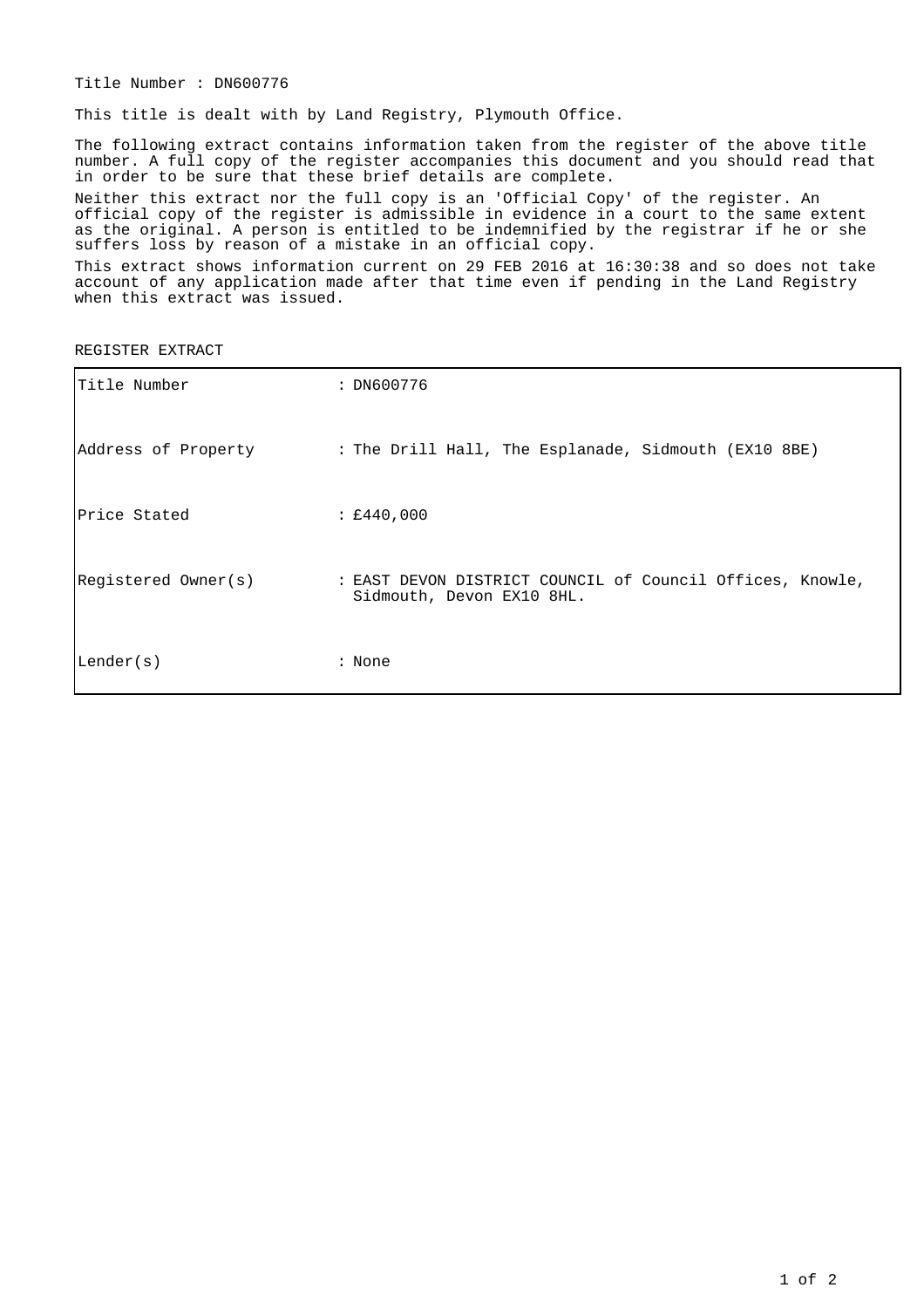#### Title number DN600776

This is a copy of the register of the title number set out immediately below, showing the entries in the register on 29 FEB 2016 at 16:30:38. This copy does not take account of any application made after that time even if still pending in the Land Registry when this copy was issued.

This copy is not an 'Official Copy' of the register. An official copy of the register is admissible in evidence in a court to the same extent as the original. A person is entitled to be indemnified by the registrar if he or she suffers loss by reason of a mistake in an official copy. If you want to obtain an official copy, the Land Registry web site explains how to do this.

## A: Property Register

This register describes the land and estate comprised in the title.

DEVON : EAST DEVON

1 (20.05.2010) The Freehold land shown edged with red on the plan of the above title filed at the Registry and being The Drill Hall, The Esplanade, Sidmouth (EX10 8BE).

## B: Proprietorship Register

This register specifies the class of title and identifies the owner. It contains any entries that affect the right of disposal.

#### Title absolute

- 1 (30.10.2012) PROPRIETOR: EAST DEVON DISTRICT COUNCIL of Council Offices, Knowle, Sidmouth, Devon EX10 8HL.
- 2 (30.10.2012) The price stated to have been paid on 19 October 2012 was £440,000.
- 3 (30.10.2012) RESTRICTION: No disposition of the registered estate (other than a charge) by the proprietor of the registered estate or by the proprietor of any registered charge, not being a charge registered before the entry of this restriction, is to be registered without a written consent signed by Wessex Reserve Forces & Cadets Association of Mount House, Mount Street, Taunton, Somerset, TA1 3QE or their conveyancer.

End of register